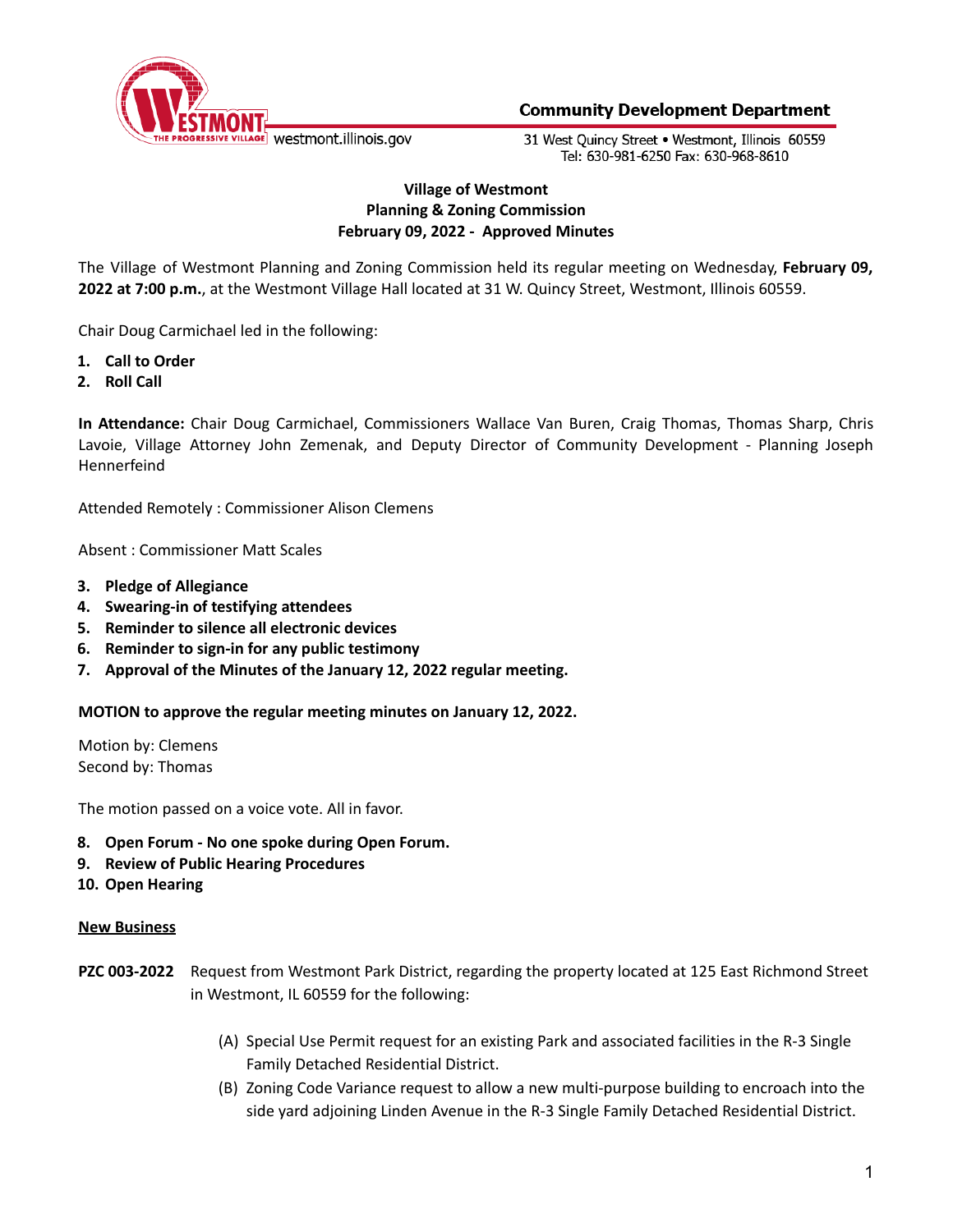

31 West Quincy Street . Westmont, Illinois 60559 Tel: 630-981-6250 Fax: 630-968-8610

**Presentation:** Westmont Park District Director Bob Fleck stated he is seeking approval to replace the oldest building in the park district located at Veterans Memorial Park. Fleck commented that the building currently serves as an outdoor restroom during the warmer months, as well as a home bse for their day camp program. Fleck stated that the building which was built in the 1950's, is in poor condition which prevents them from using the space to its full capacity. The Park District is looking to replace the existing building to better serve its programs and Westmont residents. Fleck added that the building is currently located on the lot line, but they would be requesting a variance for a 5ft setback for the new building.

Fleck went into further detail with the site plan and elevations, adding that the 5ft setback would allow them to extend the parallel parking off street in front of the building which would provide a safer and proper entrance to the building.

Superintendent of Recreation Dustin Kleefisch discussed building details and potential additional uses such as wedding rental venue or birthday rental venue.

Superintendent Revenue Facilities Joel Hymen discussed their timeline. Hymen projected that if village approvals are met, they would work with their architect and look further into funding of a bond. The next step would be to hire a contractor and solicit a public bid. Demolition would be aimed for August 2022, and the target date for occupancy would be May 2023.

**Staff Comment:** Deputy Director of Community Development Joseph Hennerfeind noted that Veterans Memorial Park is the oldest park in Westmont and actually predates the special use requirement for parks. By requesting a special use now, they will be legally conforming for the entire park which encompasses the administrative offices, community center, and Greg House.

Hennerfeind spoke in more detail about the setback variance request, and that the building is located in a residential district, and the setback requirements for residential districts are designed for houses. Hennerfeind noted that pushing the building back more than 5ft would not be beneficial since it would then be in a low depressional area, and it would also modify the park programming as well adversely impact tree conservation.

Hennerfeind briefed the commission that a site and landscape plan approval would not be required because the park is located in a residential district. He also noted that stormwater detention and preliminary engineering would not be required because it's under the threshold of 2,500 square feet.

**Public Comment:** Theresa Steger who resides across the street from the park and works for Holy Trinity, had concerns regarding pick up and drop off of students during the time of construction and how that would be managed.

Fleck replied that they will be working very closely with the Village and Holy Trinity to coordinate the logistics and making sure there will always be one lane of traffic during that pick up and drop off time. Fleck also stated that they will maintain as much of it on their site as they can. Fleck noted there may be one day where they will need to upgrade the water service for fire suppression, and that the water main is on the west side of the street so there may be street closure for half a day or so.

Fleck discussed some of the addressing concerns since there are multiple addresses for the site, but the building in question does not have its own specific address. Hennerfiend commented that it will likely be assigned an address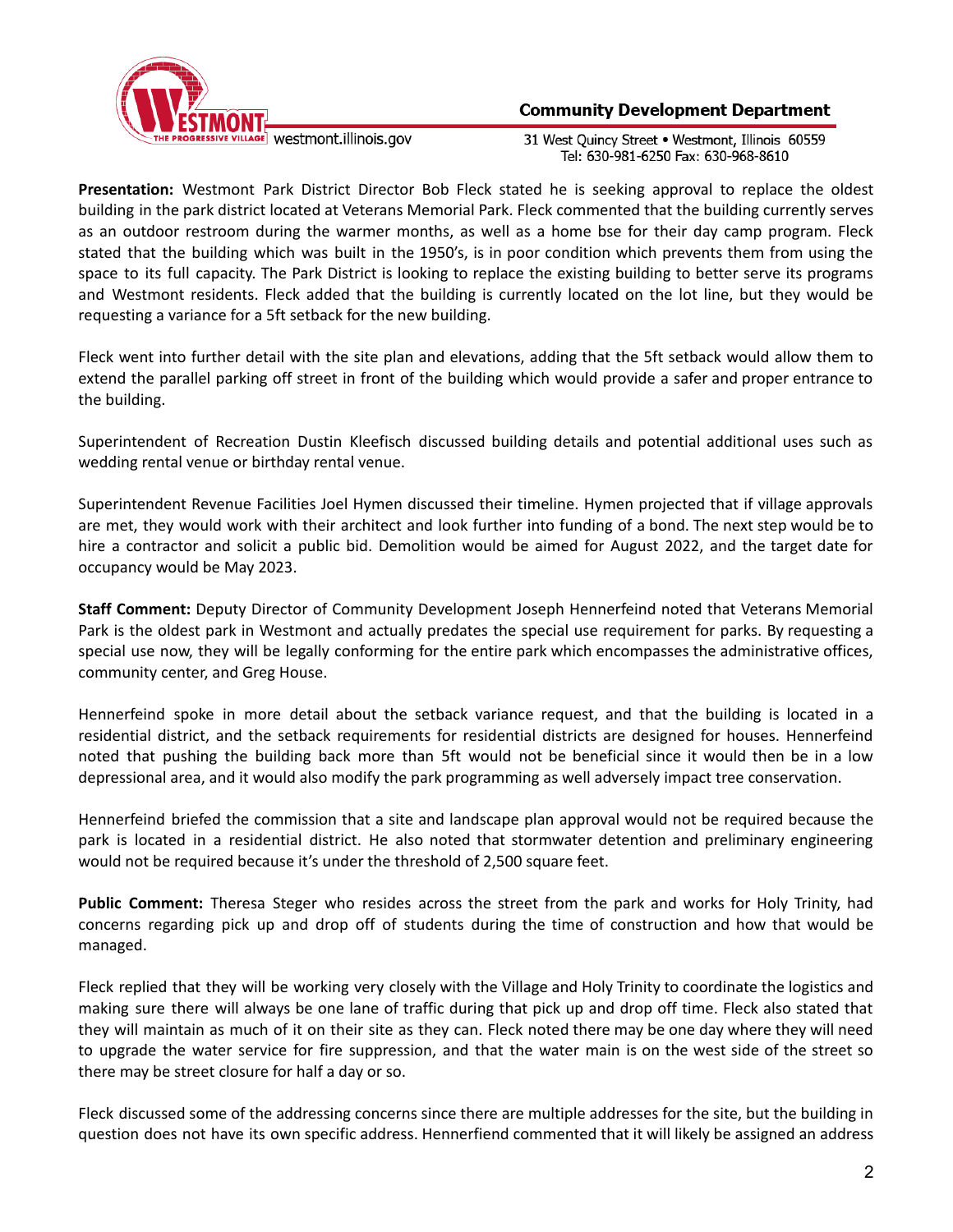

31 West Quincy Street . Westmont, Illinois 60559 Tel: 630-981-6250 Fax: 630-968-8610

once constructed.

### **Commissioner Comments:**

**Lavoie** : Commissioner Lavoie was supportive of the request and thought the building was very attractive architecturally. Lavoie asked where the dumpster would be located, Fleck replied that the dumpster that is currently there is not needed, at least not in that capacity. Fleck stated that they would use a 96 gallon toter and recycle bins, and would have staff haul the garbage to their larger dumpster located at the maintenance site. Lavoie also asked Mr. Fleck to expand on site lighting and safety. Fleck replied that they would provide security lighting that would stay on the property. Lavoie asked if they were going to need a sign variance, Hennerfeind replied that it was not necessary at this stage, and that the Village would encourage that any signage comply with the Villages code requirements. Lavoie asked if there would be any need for bus parking. Kleefisch replied that they would keep their two 15 passenger mini buses parked on Dallas and that pick up and drop off are usually at the Community Center. Lavoie asked if the hours of operation would change, Fleck replied that they would not.

**Carmichael** : Commissioner Carmichael asked Mr. Fleck to go into further detail for why they would not meet the 35ft set back. Fleck replied that it would have a significant negative impact on the park, amenities, facilities, picnic grove trees and overall character of the park. Without the variance, the building would sit in the picnic grove and almost in the batting cages.

Fleck also added that there would be tree removal and issues with depressional areas as well if the building were to be located at 35ft.

**Thomas :** Commissioner Thomas was supportive of the request as presented and appreciated the efforts and steps the Park District was taking.

**Sharp** : Commissioner Sharp asked for staff to elaborate on why a site and landscape approval was not needed, Hennerfeind replied that there is no requirement for a site and landscape plan approval in residential districts, and that would include schools and churches. Zemenak added that it may be something to address for the institutional type uses in residential districts.

### **Scales** : Absent

**Van Buren** : Commissioner Van Buren asked why the lot has not been consolidated. Fleck replied that they may consider consolidating at the time that they consolidate a newly acquired lot. Van Buren was supportive of the request.

**Clemens :** Commissioner Clemens was supportive of the request and did not think it would cause undue hardship for the property.

### **MOTION A**

Motion to recommend to the Village Board of Trustees to approve a Special Use Permit request for an existing Park and associated facilities in the R-3 Single Family Detached Residential District.

Motion by: Thomas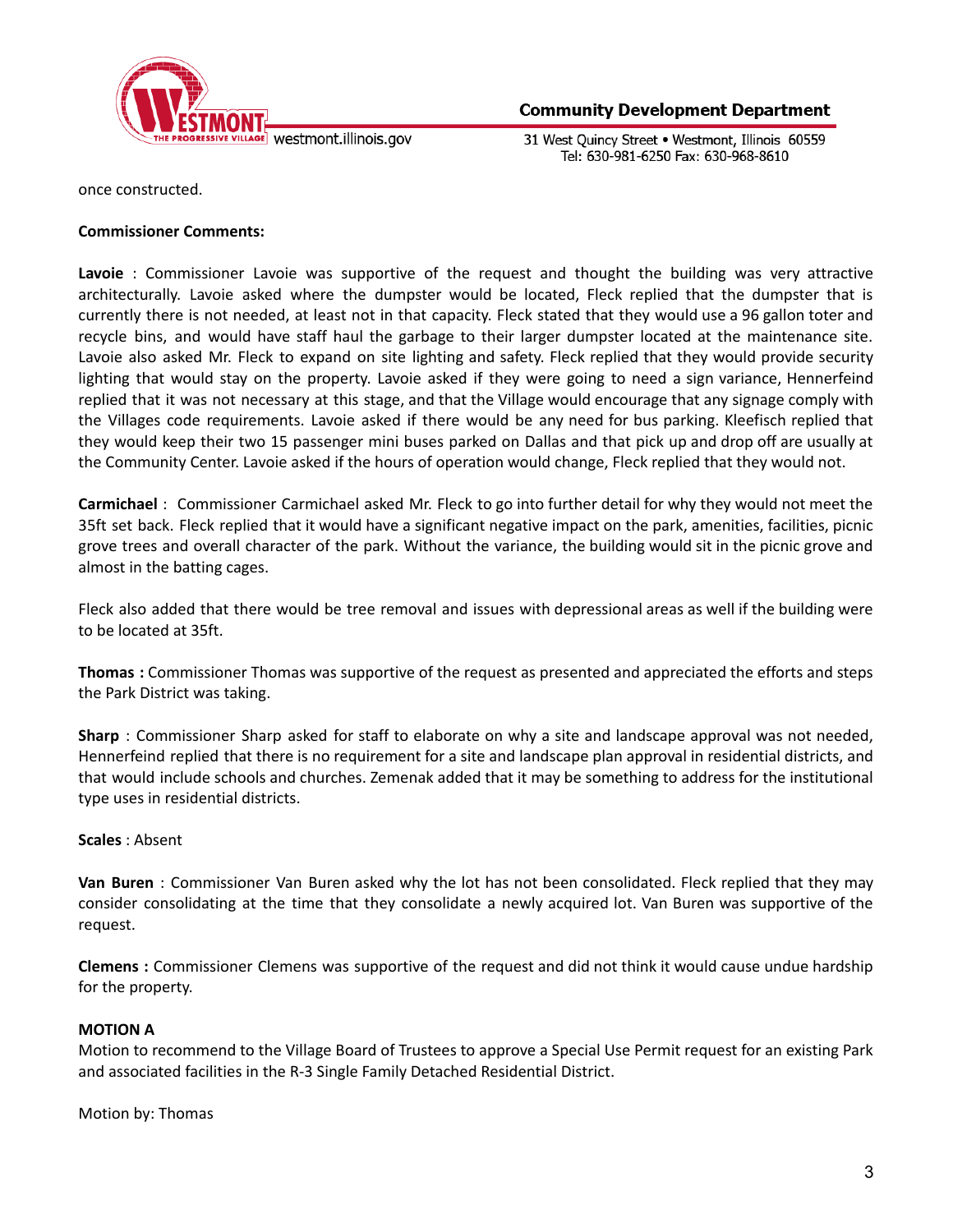

31 West Ouincy Street . Westmont, Illinois 60559 Tel: 630-981-6250 Fax: 630-968-8610

Second by: Sharp

### **VOTING A**

Van Buren: Yes Carmichael: Yes Thomas: Yes Lavoie: Yes Sharp: Yes Scales: Absent Clemens: Yes

### **Motion Passed**

### **MOTION B**

Motion to recommend to the Village Board of Trustees to approve a Zoning Code Variance request to allow a new multi-purpose building to encroach into the side yard adjoining Linden Avenue in the R-3 Single Family Detached Residential District.

Motion by: Van Buren

Second by: Lavoie

### **VOTING B**

Van Buren: Yes Carmichael: Yes Thomas: Yes Lavoie: Yes Sharp: Yes Scales: Absent Clemens: Yes

**Motion Passed**

### **11. Miscellaneous Items**

- A) Commissioner Training Hennerfeind presented some basic training tips for the Commission.
	- a) Powers and Duties
		- i) The Planning and Zoning Commissioner shall have the following powers and duties ;
			- Comprehensive The Commission has the ability to adopt and amend the comprehensive plan, and has the duty to promote the realization of the official comprehensive plan. Village Attorney John Zomenak added that comprehensive plans are just a guide and are not binding. Zemenak commented that it is common for comprehensive plans to be out of date shortly after adoption.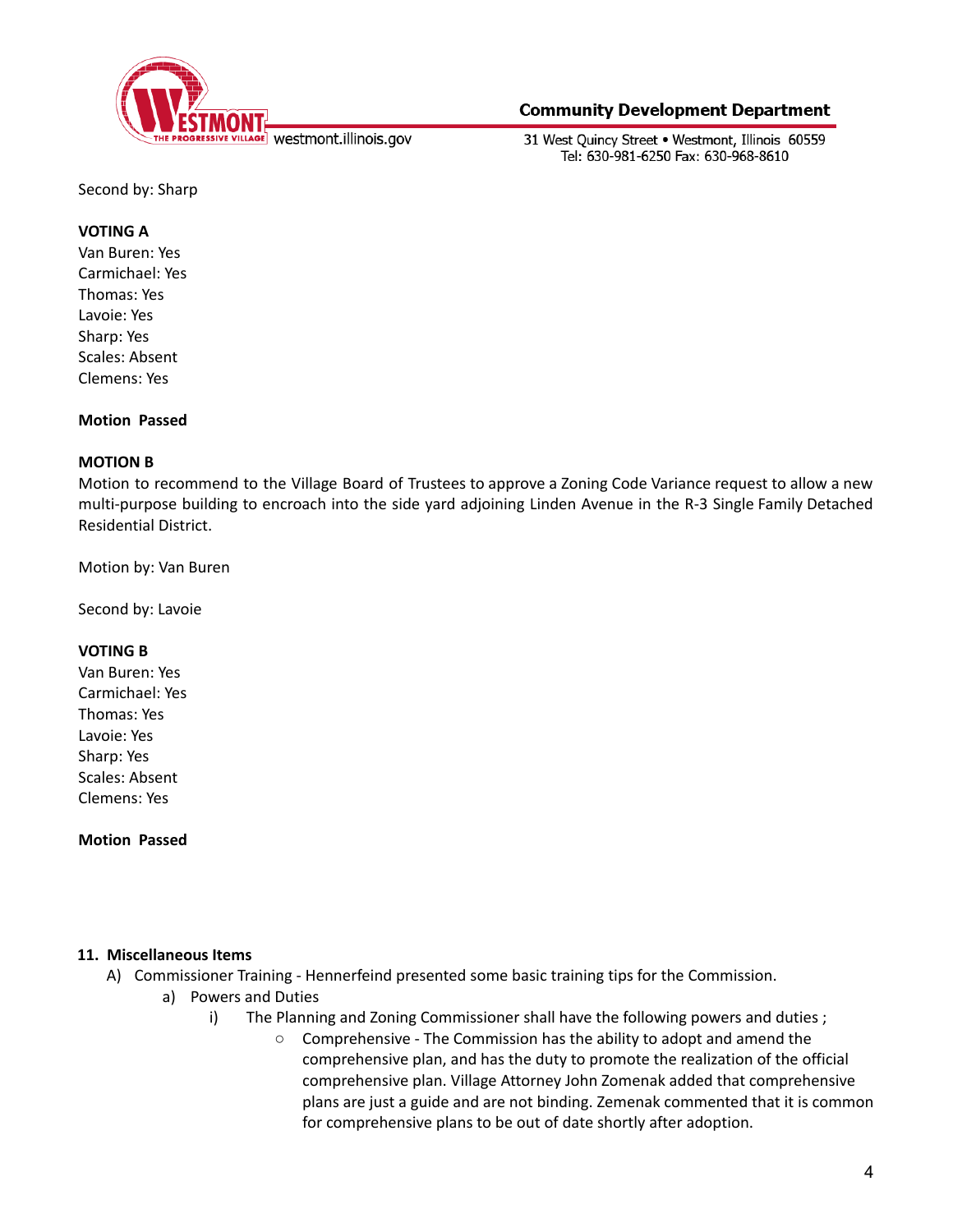

31 West Ouincy Street . Westmont, Illinois 60559 Tel: 630-981-6250 Fax: 630-968-8610

- Subdivision Plats Preliminary plats are within the Commissions jurisdiction.
- Site Plans It is the Commission's duty to review site plans, landscape plans, materials and elevations. Hennerfeind noted that sometimes preliminary engineering on a project is included because there are times where stormwater requirements can often affect the site plan and plats of subdivision. By staff having reviewed the preliminary engineering plans, it can be determined if the project is realistic and substantially meets the stormwater county and local requirements.
- Appeals It is the Commission's duty to hear and decide appeals.
- Special Uses or Variations These types of requests have a subset of rules that the Commission shall review and determine if the request is applicable to the rules and conditions.
- Amendments to the Zoning Ordinance It is the Commissions duty to consider proposed amendments, and to make recommendations to the Village Board concerning such proposed amendments.
- Planned Developments It is the Commissions duty to review Planned Developments or creative use of a lot.
- b) Review Toolbox Hennerfeind encouraged the Commission to utilize the following tools as an aid and guideline.
	- i) Zoning Ordinance Appendix A
		- Zoning Districts
		- Permitted and Special Uses
		- Bulk Standards (Setbacks)
		- Off-Street Parking
		- Landscape
	- ii) Land Development Ordinance Appendix B
		- Subdivisions
	- iii) Comprehensive Plan
		- Compatibility of a project to the Plan
	- iv) Commercial Area Design Guidelines
		- Architecture
		- Site Design
	- v) Staff
		- Questions
		- Meeting preparation
	- vi) Site Visits
		- Specific to a case
		- Follow-up
	- vii) Outside Examples
		- The good and the bad
- B) General Updates
	- a) Next PZC on March 9, 2022
	- b) Hennerfiend let the Commission know that the next meeting will include the first step for a request to redevelop the Willow Crest golf course. Step one includes a comprehensive plan amendment and a concept plan.